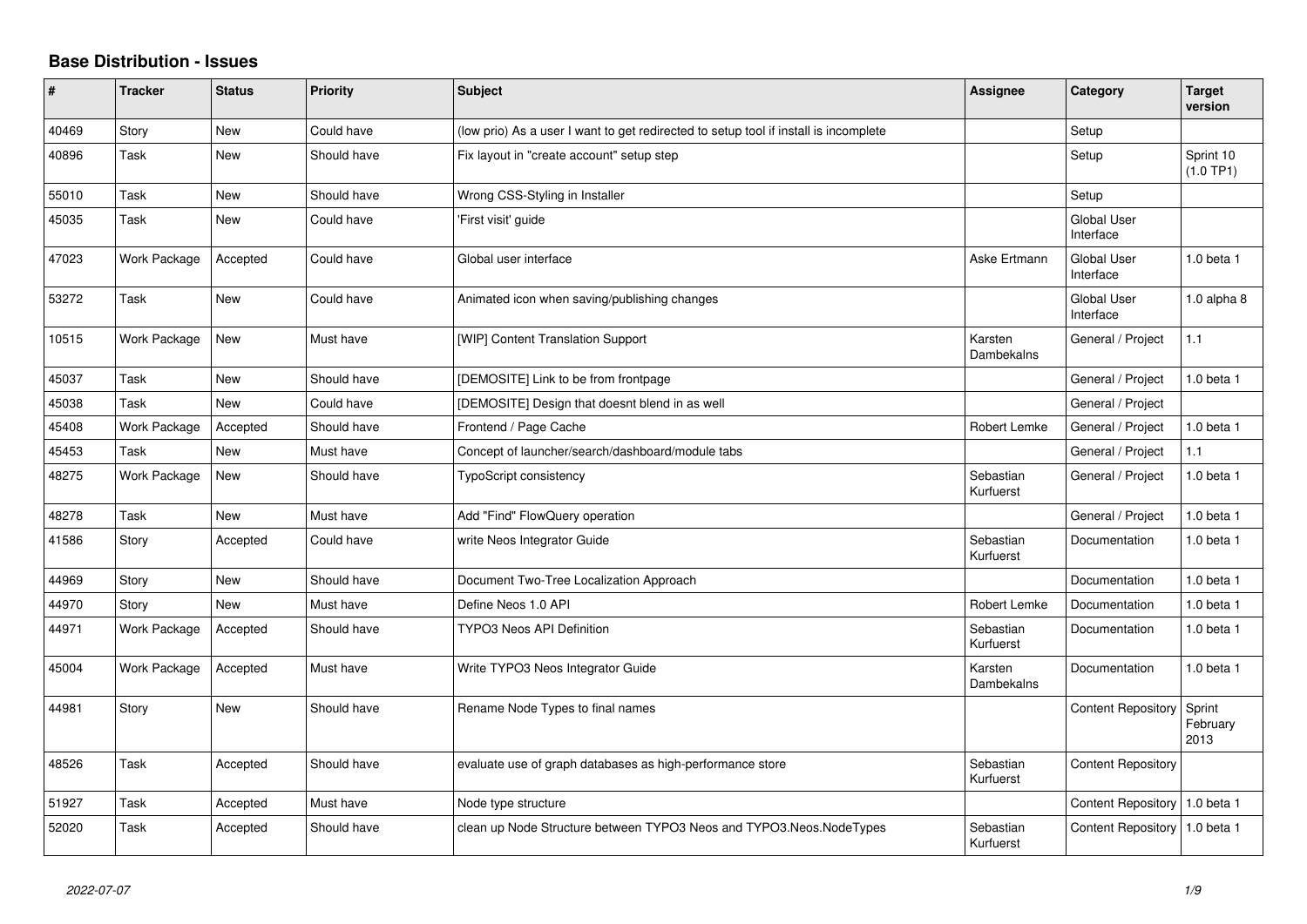| #     | <b>Tracker</b> | <b>Status</b> | <b>Priority</b> | <b>Subject</b>                                                                                            | <b>Assignee</b>        | Category                       | <b>Target</b><br>version   |
|-------|----------------|---------------|-----------------|-----------------------------------------------------------------------------------------------------------|------------------------|--------------------------------|----------------------------|
| 40336 | Story          | <b>New</b>    | Could have      | As a Site Integrator I want to see a list of rendering issues                                             |                        | <b>Content Rendering</b>       | 1.0 beta 1                 |
| 41931 | Task           | New           | Should have     | TODO: add the page properties in a more clever way, and only when being in backend                        |                        | <b>Content Rendering</b>       |                            |
| 44919 | Story          | Accepted      | Should have     | Use Expose for listing BlogPost-Nodes in Frontend                                                         | Marc Neuhaus           | <b>Content Rendering</b>       | Sprint<br>February<br>2013 |
| 44921 | Story          | Accepted      | Should have     | Decide TypoScript and TYPO3CR Naming                                                                      | Sebastian<br>Kurfuerst | <b>Content Rendering</b>       | Sprint<br>February<br>2013 |
| 45758 | Story          | Accepted      | Should have     | Provide a way to control escaping of content through TypoScript                                           | Sebastian<br>Kurfuerst | Content Rendering              | 1.0 beta 1                 |
| 48291 | Task           | Accepted      | Should have     | Redirect management for moved pages                                                                       | <b>Tim Kandel</b>      | Content Rendering   1.0 beta 1 |                            |
| 44913 | Story          | On Hold       | Should have     | RESTful NodeController for easy comment creation                                                          |                        | Content<br>Management          |                            |
| 44916 | Story          | New           | Should have     | Explore: Usage of Touch Screens for Neos                                                                  | <b>Patrick Broens</b>  | Content<br>Management          | Sprint<br>February<br>2013 |
| 10506 | Story          | <b>New</b>    | Must have       | Minimalistic Media Browser (Files, Images, Documents)                                                     | Christian Müller       | <b>Content Editing</b>         | 1.0 beta 1                 |
| 13532 | Story          | New           | Must have       | Implement File Download Content Type                                                                      | Christian Müller       | <b>Content Editing</b>         | 1.0 beta 1                 |
| 44912 | Story          | Accepted      | Must have       | Exploration: Accessible Neos Content Editing Module                                                       | <b>Patrick Broens</b>  | <b>Content Editing</b>         | Sprint<br>February<br>2013 |
| 44975 | Story          | Accepted      | Must have       | Implement module listing for Launch Bar, and fix search                                                   | Christopher<br>Hlubek  | <b>Content Editing</b>         | 1.0 beta 1                 |
| 44989 | Task           | <b>New</b>    | Could have      | Make Section/ContentCollection subclassable                                                               |                        | <b>Content Editing</b>         | 1.1                        |
| 45003 | Work Package   | Accepted      | Should have     | Media Browser                                                                                             | Christian Müller       | <b>Content Editing</b>         | $1.0$ beta $1$             |
| 45021 | Work Package   | <b>New</b>    | Should have     | [WIP] [ASSIGNEE MISSING] Cross Browser Compatibility                                                      |                        | <b>Content Editing</b>         | 1.0 beta 1                 |
| 45023 | Work Package   | Accepted      | Should have     | Make complex, interactive custom content types possible                                                   |                        | <b>Content Editing</b>         | 1.0 beta 1                 |
| 45310 | Story          | <b>New</b>    | Should have     | Implement enhanced @position syntax known from TypoScript also in the property panel<br>inspector editors |                        | <b>Content Editing</b>         | 1.0 beta 1                 |
| 52053 | Task           | <b>New</b>    | Should have     | Deleting Home page leaves backend inaccessible                                                            |                        | <b>Content Editing</b>         |                            |
| 54829 | Task           | New           | Should have     | Text with Image Alignment Options                                                                         |                        | <b>Content Editing</b>         | 1.x                        |
| 54976 | Task           | New           | Should have     | neos:contentElement.editable adds additional div in live                                                  |                        | Content Editing                |                            |
| 40316 | Story          | Postponed     | Must have       | As a content editor, I don't want anybody else to see the content of my personal workspace                | Andreas<br>Förthner    | Administration                 |                            |
| 47905 | Work Package   | New           | Should have     | Perfection the Party and Account Management Module                                                        | Adrian Föder           | Administration                 |                            |
| 8792  | Epic           | New           | Could have      | EPIC: Speed and Contentcaching                                                                            |                        |                                |                            |
| 8798  | Story          | On Hold       | Should have     | As Robin I want to edit basic objects in the management view.                                             |                        |                                |                            |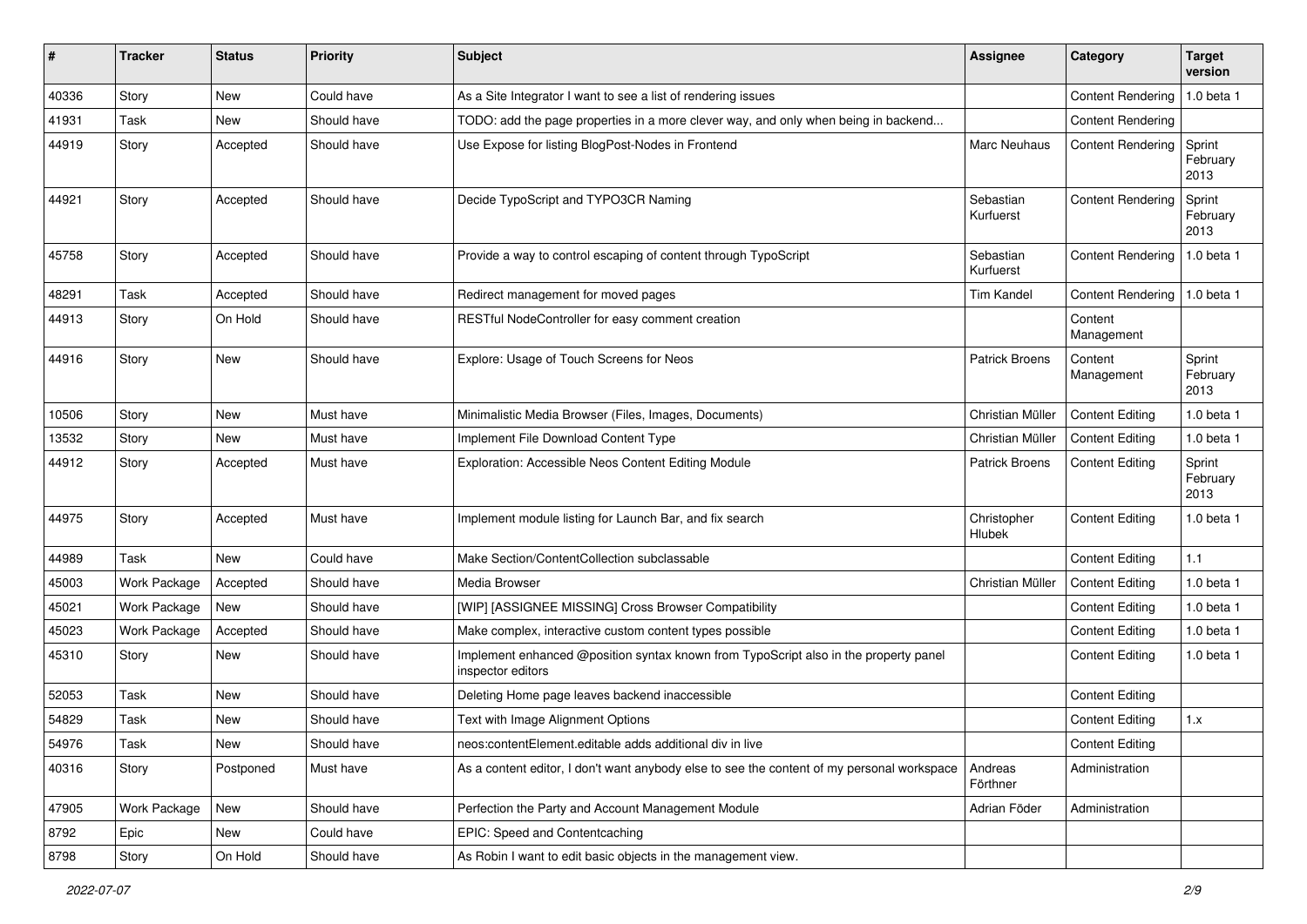| ∦     | <b>Tracker</b> | <b>Status</b>            | <b>Priority</b>      | <b>Subject</b>                                                                                                      | <b>Assignee</b> | Category | <b>Target</b><br>version |
|-------|----------------|--------------------------|----------------------|---------------------------------------------------------------------------------------------------------------------|-----------------|----------|--------------------------|
| 10508 | Epic           | <b>New</b>               | Must have            | EPIC: Roles / Security for BE and FE / Usermanagement                                                               |                 |          |                          |
| 10509 | Epic           | New                      | Should have          | EPIC: Workspaces and Publishing Workflows                                                                           |                 |          |                          |
| 10513 | Epic           | New                      | Won't have this time | EPIC: System-Monitoring / Maintenance                                                                               |                 |          |                          |
| 12443 | Epic           | New                      | Should have          | EPIC: performant Contenttargeting (personalisation)                                                                 |                 |          |                          |
| 40294 | Epic           | New                      | Should have          | EPIC: Inline Editing Support (Links, Content Types, Plugin)                                                         |                 |          |                          |
| 40297 | Epic           | New                      | Must have            | EPIC: Basic Page Tree Operations                                                                                    |                 |          |                          |
| 40298 | Epic           | <b>New</b>               | Should have          | EPIC: Design / Icons                                                                                                |                 |          |                          |
| 40299 | Epic           | New                      | Must have            | EPIC: Content Security (Workspaces)                                                                                 |                 |          |                          |
| 40300 | Epic           | New                      | Should have          | EPIC: Consistent UI Design (Bootstrap)                                                                              |                 |          |                          |
| 40301 | Epic           | New                      | Should have          | EPIC: System Log Viewer / Audit                                                                                     |                 |          |                          |
| 40302 | Epic           | New                      | Should have          | <b>EPIC: Account Profile</b>                                                                                        |                 |          |                          |
| 40306 | Epic           | New                      | Should have          | EPIC: Content import from TYPO3                                                                                     |                 |          |                          |
| 40307 | Epic           | New                      | Should have          | EPIC: Custom View for Data Types                                                                                    |                 |          |                          |
| 40308 | Epic           | New                      | Should have          | EPIC: In-table editing for items in the Management View                                                             |                 |          |                          |
| 40309 | Story          | New                      | Should have          | As a system administrator I want to see a meaningful error message if the database has<br>not been set up correctly |                 |          |                          |
| 40310 | Story          | Postponed                | Should have          | As any User, if no site exists I want to be redirected to the Setup wizard                                          |                 |          |                          |
| 40311 | Story          | New                      | Should have          | As a user I want the UI to respect the lights-off principle                                                         |                 |          |                          |
| 40313 | Story          | <b>Needs</b><br>Feedback | Should have          | As a Site Developer I can define the title and package key for a site                                               |                 |          |                          |
| 40320 | Epic           | New                      | Should have          | EPIC: User Interface style and implementation guide                                                                 |                 |          |                          |
| 40322 | Story          | New                      | Should have          | As a site integrator I can disable and enable imported sites                                                        |                 |          |                          |
| 40323 | Story          | New                      | Should have          | As an site integrator I can remove an inactive imported site                                                        |                 |          |                          |
| 40324 | Story          | New                      | Should have          | As a site integrator I can change the title, description & version of an imported site                              |                 |          |                          |
| 40326 | Story          | New                      | Should have          | As an administrator I can create a new site package using an existing site as template                              |                 |          |                          |
| 40328 | Story          | New                      | Should have          | As an administrator I can export selected parts of an existing site to a new site package                           |                 |          |                          |
| 40329 | Story          | Postponed                | Should have          | As a content manager, I want to list and edit my Content and Domain Objects inside the<br>Management view           |                 |          | Sprint 10<br>(1.0 TP1)   |
| 40331 | Story          | New                      | Should have          | As a Content Manager, I want to create multiple pages at once                                                       |                 |          |                          |
| 40332 | Epic           | New                      | Should have          | EPIC: Management view content editing                                                                               |                 |          |                          |
| 40334 | Epic           | New                      | Should have          | EPIC: Module Overview Pages                                                                                         |                 |          |                          |
| 40335 | Story          | New                      | Should have          | As an Administrator, I want to run FLOW3 CLI commands in the Launch Bar                                             |                 |          |                          |
| 40473 | Epic           | New                      | Should have          | Bootstrap based login screen                                                                                        |                 |          |                          |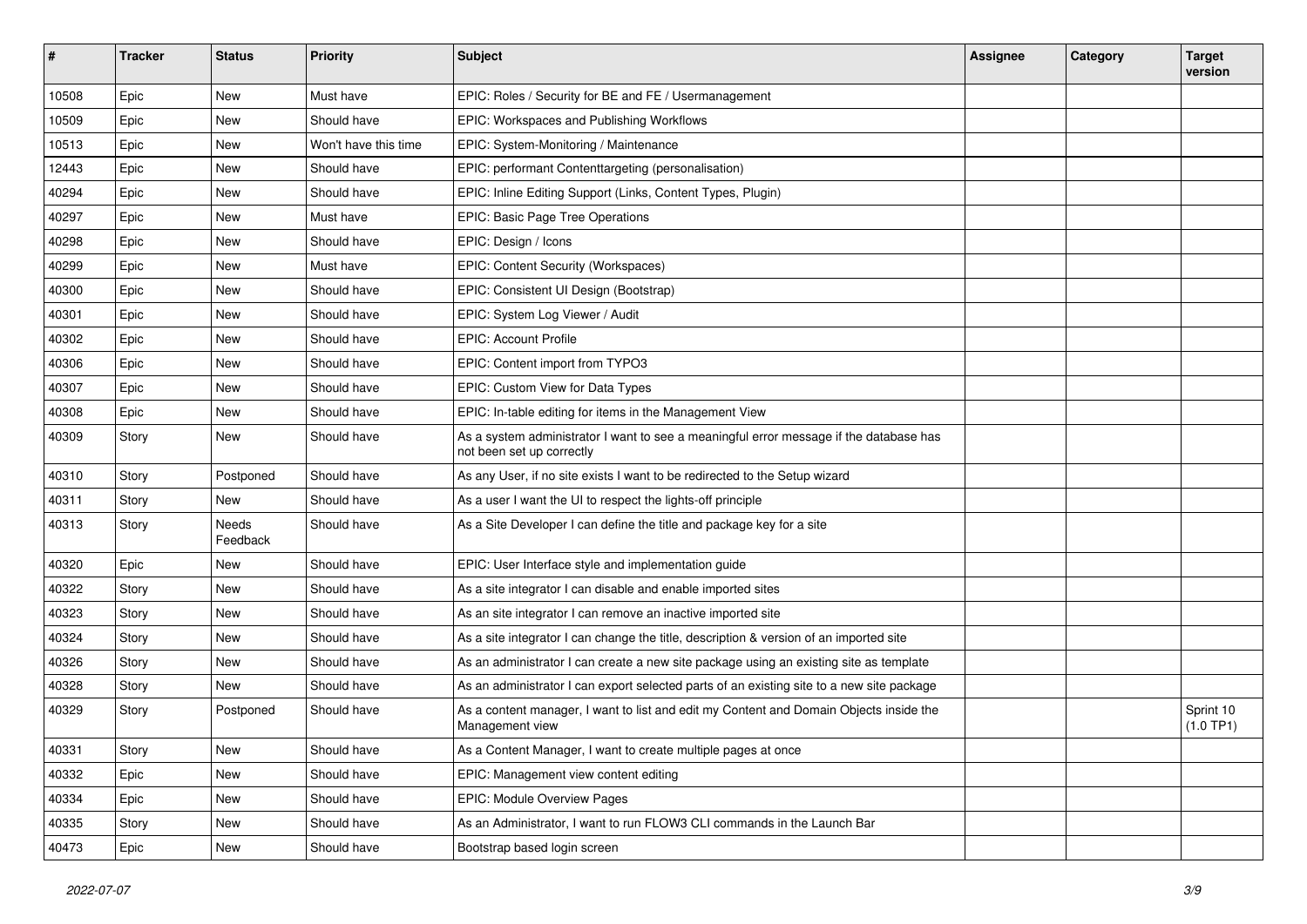| ∦     | <b>Tracker</b> | <b>Status</b>            | <b>Priority</b> | <b>Subject</b>                                                                                           | Assignee               | Category | <b>Target</b><br>version   |
|-------|----------------|--------------------------|-----------------|----------------------------------------------------------------------------------------------------------|------------------------|----------|----------------------------|
| 40618 | Story          | <b>New</b>               | Should have     | [DISCUSS] As a user, I want to return to the last-used submodule when changing between<br>main modules   |                        |          |                            |
| 40715 | Task           | Accepted                 | Should have     | global overlays should have the same color / transparency                                                | Martin Muzatko         |          |                            |
| 40717 | Story          | Postponed                | Should have     | Add Launch Bar to other modules (Management, )                                                           |                        |          |                            |
| 40725 | Task           | <b>New</b>               | Could have      | display a message in login form if no account exists with a linl to the setup.                           |                        |          |                            |
| 40764 | Task           | <b>New</b>               | Could have      | Check if we can remove the inject method in the<br>\TYPO3\TYPO3\ViewHelpers\ContentElement\* ViewHelpers |                        |          |                            |
| 40993 | Task           | Accepted                 | Could have      | Test whether drag / drop of image onto thumbnail works                                                   |                        |          |                            |
| 41085 | Story          | New                      | Should have     | As an integrator, I want to use the HTML5 "header" element for indicating titles in text                 |                        |          |                            |
| 41087 | Task           | New                      | Could have      | paste in section pastes AFTER section instead of at first element.                                       |                        |          |                            |
| 41098 | Story          | New                      | Should have     | As a developer, I want a clean TypoScript package                                                        |                        |          |                            |
| 41099 | Story          | <b>New</b>               | Should have     | As site integrator, I want a API reference for TypoScript objects                                        |                        |          |                            |
| 41100 | Task           | Accepted                 | Could have      | Create one-page reference about all available TypoScript objects (nice to have)                          | Christian Müller       |          | 1.0 beta 1                 |
| 41101 | Story          | <b>New</b>               | Could have      | As user, I want a well-working content editing (Bugfix Story)                                            |                        |          |                            |
| 41103 | Story          | <b>New</b>               | Should have     | As everybody, I want the new product name to be used inside Phoenix                                      |                        |          |                            |
| 41107 | Story          | New                      | Should have     | As a user, I want a working demo site                                                                    |                        |          |                            |
| 41108 | Task           | New                      | Should have     | test / update demo/integration server                                                                    |                        |          |                            |
| 41112 | Task           | <b>New</b>               | Should have     | use better Content-Type previews                                                                         | Sebastian<br>Kurfuerst |          | 1.1                        |
| 41114 | Story          | <b>New</b>               | Should have     | As a user, I want to insert inline JavaScript in the HTML content elements                               |                        |          |                            |
| 41116 | Task           | <b>New</b>               | Could have      | textareas in edit form should be made bigger                                                             |                        |          | 1.1                        |
| 41140 | Task           | <b>New</b>               | Could have      | Let client redirect to login page if inactivity timeout was reached.                                     |                        |          |                            |
| 41152 | Story          | New                      | Could have      | As a content editor, I want to use a page tree which fits into the overall UI                            |                        |          |                            |
| 41172 | Task           | <b>New</b>               | Could have      | Show button bar on hover with slight delay                                                               |                        |          |                            |
| 41186 | Story          | <b>New</b>               | Could have      | as a user, I want a clean listing of nodes inside management view                                        |                        |          | 1.1                        |
| 41355 | Task           | New                      | Should have     | activate link-clicking inside texts in preview mode                                                      | Sebastian<br>Kurfuerst |          |                            |
| 41359 | Task           | <b>Needs</b><br>Feedback | Should have     | close popovers when clicking anywhere else                                                               | Sebastian<br>Kurfuerst |          |                            |
| 41592 | Story          | <b>New</b>               | Could have      | As a backend user I want to have sensible error handling                                                 |                        |          |                            |
| 41669 | Story          | <b>New</b>               | Should have     | As team member, I want updated deployment working                                                        |                        |          | Sprint<br>February<br>2013 |
| 41670 | Story          | New                      | Should have     | as anybody, I want an updated flow and neos website                                                      |                        |          |                            |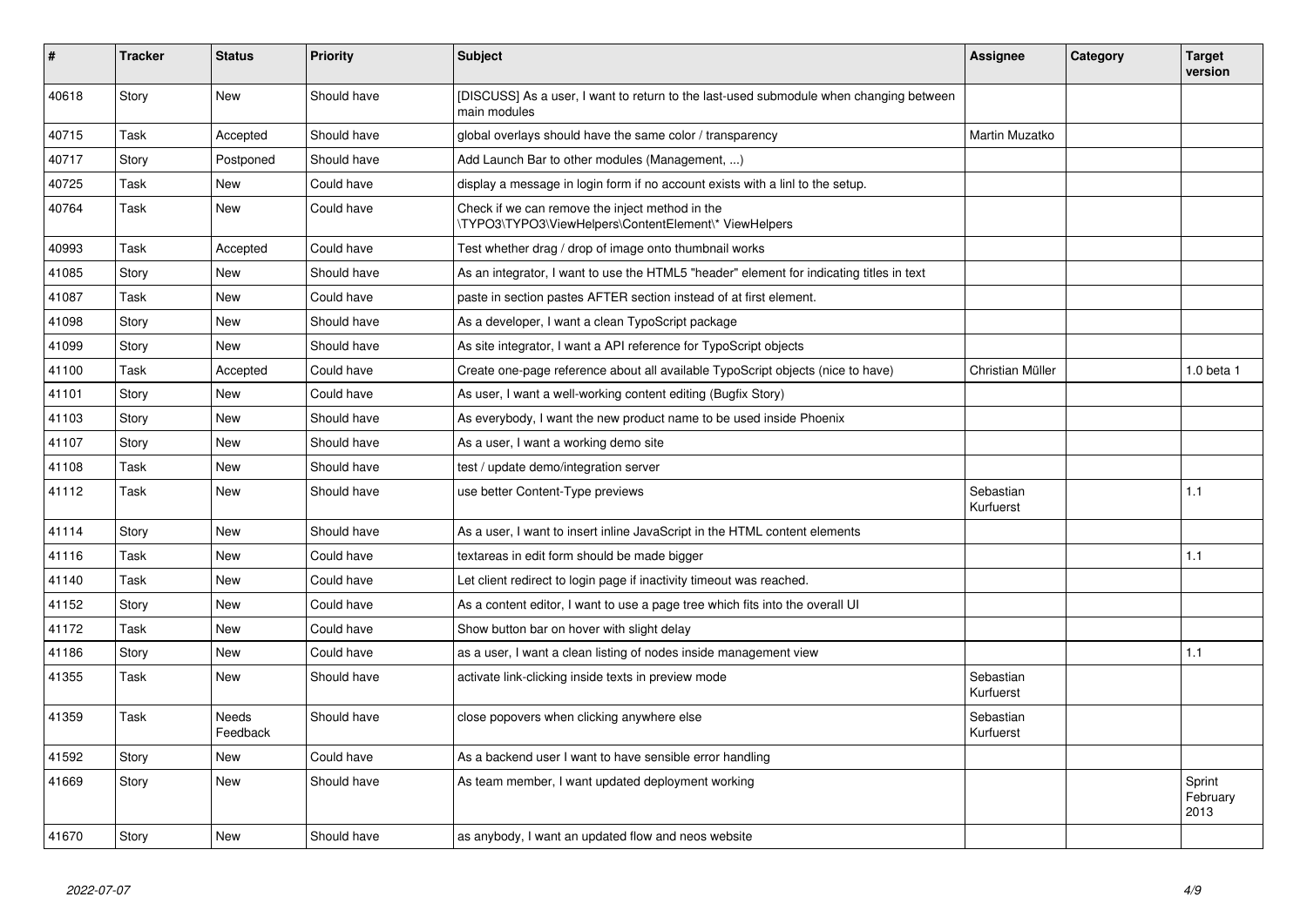| $\pmb{\#}$ | <b>Tracker</b> | <b>Status</b>     | <b>Priority</b> | Subject                                                                                                                | <b>Assignee</b>         | Category | <b>Target</b><br>version   |
|------------|----------------|-------------------|-----------------|------------------------------------------------------------------------------------------------------------------------|-------------------------|----------|----------------------------|
| 41671      | Story          | <b>New</b>        | Should have     | as developer, I want to make sure that jquery and ember is cleanly encapsulated and does<br>not interfere with site JS |                         |          |                            |
| 41672      | Story          | New               | Should have     | as developer, I want to make sure that CSS is cleanly encapsulated (i.e. site CSS does not<br>change the UI css)       |                         |          |                            |
| 41673      | Task           | New               | Should have     | add guide "tuning Flow Performance"                                                                                    |                         |          |                            |
| 41674      | Task           | <b>New</b>        | Should have     | add guide "profile and debug Flow applications" -> maybe ask othres to write that                                      |                         |          |                            |
| 41679      | Story          | New               | Should have     | As developer, I want to use packagist org for all packages                                                             |                         |          |                            |
| 41680      | Task           | New               | Should have     | push all packages to packagist, with post-change hook                                                                  |                         |          |                            |
| 41682      | Task           | Accepted          | Should have     | create a package for flow typo3 org website listing only typo3-flow-* composer packages<br>$('min-TER")$               | Marc Neuhaus            |          |                            |
| 41686      | Task           | New               | Should have     | ask community to convert Christians "Developing TYPO3 Neos Website" to tutorial in ReST                                |                         |          |                            |
| 41687      | Task           | New               | Should have     | ask community to convert Sebastians "Technical Overview to Neos" to documentation in<br>ReST                           |                         |          |                            |
| 41700      | Story          | <b>New</b>        | Should have     | As a developer I want to have a reasonable test coverage for JavaScript                                                |                         |          |                            |
| 41701      | Story          | New               | Should have     | As a content editor I want to have localization support ('single tree concept')                                        |                         |          | 1.1                        |
| 41702      | Story          | New               | Should have     | As an integrator I want to configure read / write access to pages / sections                                           |                         |          |                            |
| 41781      | Task           | Accepted          | Should have     | set up integration.flow.typo3.org                                                                                      | Karsten<br>Dambekalns   |          | Sprint<br>February<br>2013 |
| 41787      | Task           | <b>New</b>        | Should have     | change git repositories on git.typo3.org (FLOW3 -> Flow; Neos Name)                                                    |                         |          |                            |
| 41805      | Task           | Accepted          | Should have     | adjust release process to Composer / create Neos release using release plugin etc                                      | Karsten<br>Dambekalns   |          | Sprint<br>February<br>2013 |
| 41821      | Task           | <b>New</b>        | Should have     | discuss how documentation can be improved                                                                              | <b>Berit Hlubek</b>     |          |                            |
| 41838      | Task           | Accepted          | Should have     | document and update conventions for composer name and package keys                                                     | Christian Jul<br>Jensen |          |                            |
| 41845      | Task           | Needs<br>Feedback | Should have     | write chapter on Testing in flow.typo3.org guide (Christian Peters takes over this task)                               | Martin Muzatko          |          |                            |
| 41850      | Story          | New               | Should have     | As an integrator I would like to include default content styles from Neos                                              |                         |          |                            |
| 41852      | Task           | New               | Should have     | Add default content styles inside the content elements package.                                                        | <b>Berit Hlubek</b>     |          |                            |
| 41853      | Story          | New               | Should have     | As an integrator I want an optimized setup                                                                             |                         |          |                            |
| 41855      | Task           | New               | Should have     | Optimize the usability of the site creation wizard                                                                     | <b>Berit Hlubek</b>     |          |                            |
| 41856      | Task           | New               | Should have     | Require the needed graphic modules for the site import and show a warning if the modules<br>are not found              |                         |          |                            |
| 41858      | Story          | New               | Should have     | As an integrator I want a complete feature set in TypoScript and EEL                                                   |                         |          |                            |
| 41859      | Task           | Accepted          | Should have     | Create a standard library for common string, array and date functions in EEL                                           | Christopher<br>Hlubek   |          |                            |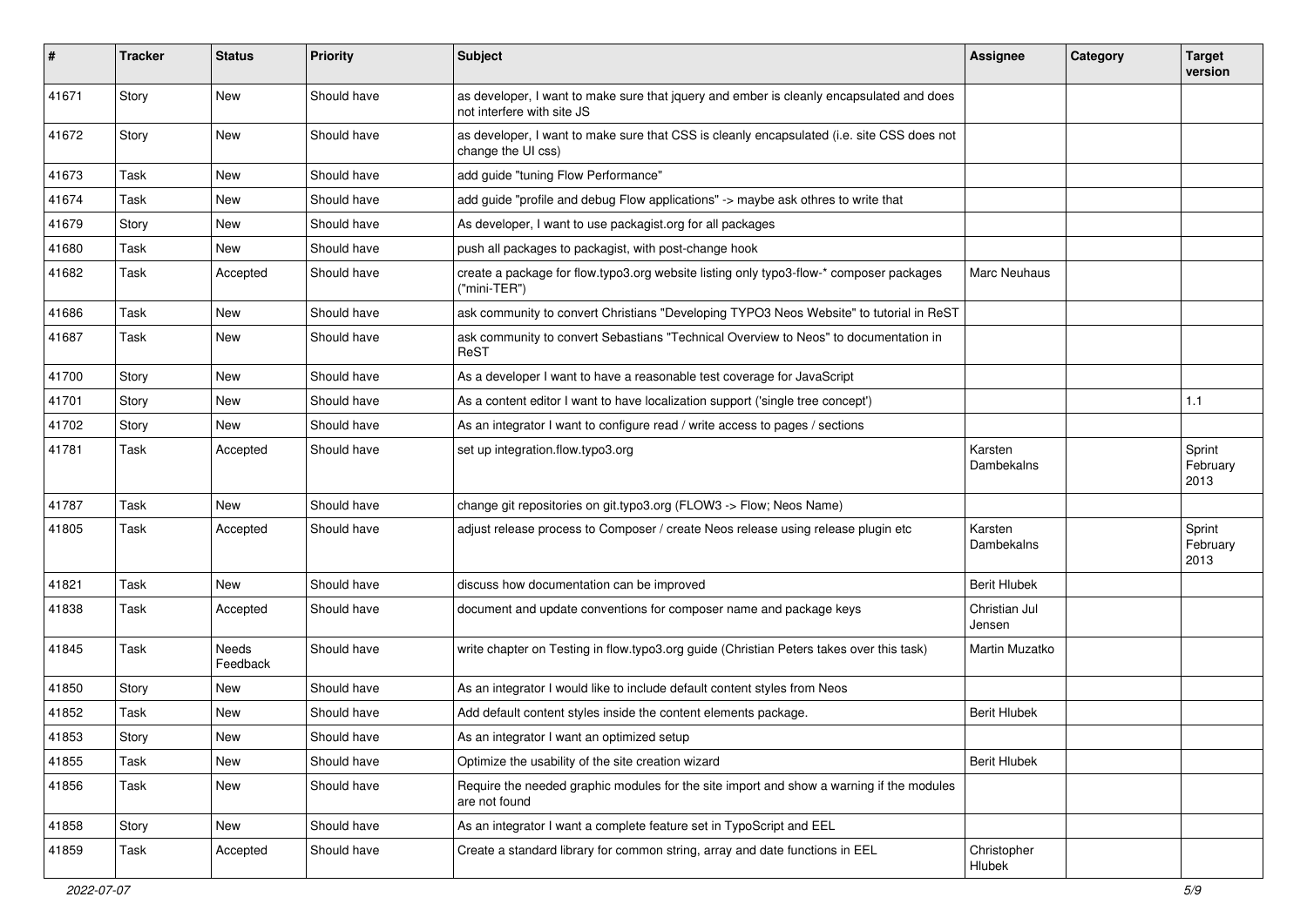| #     | <b>Tracker</b> | <b>Status</b> | <b>Priority</b> | <b>Subject</b>                                                                                                                                                       | <b>Assignee</b>        | Category | <b>Target</b><br>version   |
|-------|----------------|---------------|-----------------|----------------------------------------------------------------------------------------------------------------------------------------------------------------------|------------------------|----------|----------------------------|
| 41861 | Story          | <b>New</b>    | Should have     | As any user I want a better usability of the backend UI                                                                                                              |                        |          |                            |
| 41872 | Task           | <b>New</b>    | Should have     | Detect if symlinks can be created                                                                                                                                    |                        |          |                            |
| 41876 | Task           | <b>New</b>    | Should have     | Make Neos UI work with Zurb Foundation (for example)                                                                                                                 |                        |          |                            |
| 41877 | Task           | <b>New</b>    | Should have     | Explore: Find a way to include Neos / Flow news via RSS                                                                                                              |                        |          |                            |
| 41878 | Task           | <b>New</b>    | Should have     | extract package management to own package                                                                                                                            |                        |          |                            |
| 41892 | Task           | <b>New</b>    | Should have     | Set up an environment for the demo site plus the domain name: neos.demo.typo3.org                                                                                    | Ben van 't Ende        |          |                            |
| 41973 | Task           | Accepted      | Should have     | Align button bars for editables on top of the editable border to prevent overlay issues with<br>the content                                                          | Sebastian<br>Kurfuerst |          |                            |
| 42038 | Task           | <b>New</b>    | Must have       | Automatic save is not always in sync with content, content could be lost                                                                                             |                        |          |                            |
| 42206 | Task           | New           | Should have     | When a content element is hidden based on hiddenBeforeDateTime / hiddenAfterDateTime<br>the hidden CSS should also be applied (so the element should be transparent) |                        |          |                            |
| 42216 | Task           | <b>New</b>    | Should have     | Show at least some recognizable content of a node in the inspector panel. Now the header<br>property is used which only works for headlines                          |                        |          |                            |
| 42220 | Task           | <b>New</b>    | Should have     | "Uncaught ReferenceError: nextAnimation is not defined" javascript error on load (demo<br>package)                                                                   |                        |          |                            |
| 42246 | Task           | New           | Must have       | Use same DOM hierarchy for logged in backend user and public and do not render content<br>editing classes in public frontend                                         |                        |          |                            |
| 42248 | Task           | <b>New</b>    | Must have       | Move backend includes (JS and CSS) back to Neos package                                                                                                              |                        |          |                            |
| 42672 | Story          | <b>New</b>    | Should have     | As everybody, I want no JavaScript loading issues (Bugfix story)                                                                                                     |                        |          |                            |
| 44923 | Story          | New           | Should have     | Multi-Lingual User Interface                                                                                                                                         |                        |          | 1.1                        |
| 44924 | Task           | Accepted      | Should have     | Change the Post List view to use Expose                                                                                                                              | Marc Neuhaus           |          | Sprint<br>February<br>2013 |
| 44925 | Task           | <b>New</b>    | Should have     | Change the styling of Blog Posts with Expose to match the current styling                                                                                            | Marc Neuhaus           |          | Sprint<br>February<br>2013 |
| 44926 | Task           | Accepted      | Must have       | Define roles for navigational landmarks                                                                                                                              | <b>Patrick Broens</b>  |          | Sprint<br>February<br>2013 |
| 44927 | Task           | Accepted      | Must have       | Define roles for document structure                                                                                                                                  | <b>Patrick Broens</b>  |          | Sprint<br>February<br>2013 |
| 44929 | Task           | Accepted      | Must have       | Define roles for widgets                                                                                                                                             | <b>Patrick Broens</b>  |          | Sprint<br>February<br>2013 |
| 44930 | Task           | Accepted      | Must have       | Check if parts marked as widget need HTML markup changes                                                                                                             | <b>Patrick Broens</b>  |          | Sprint<br>February<br>2013 |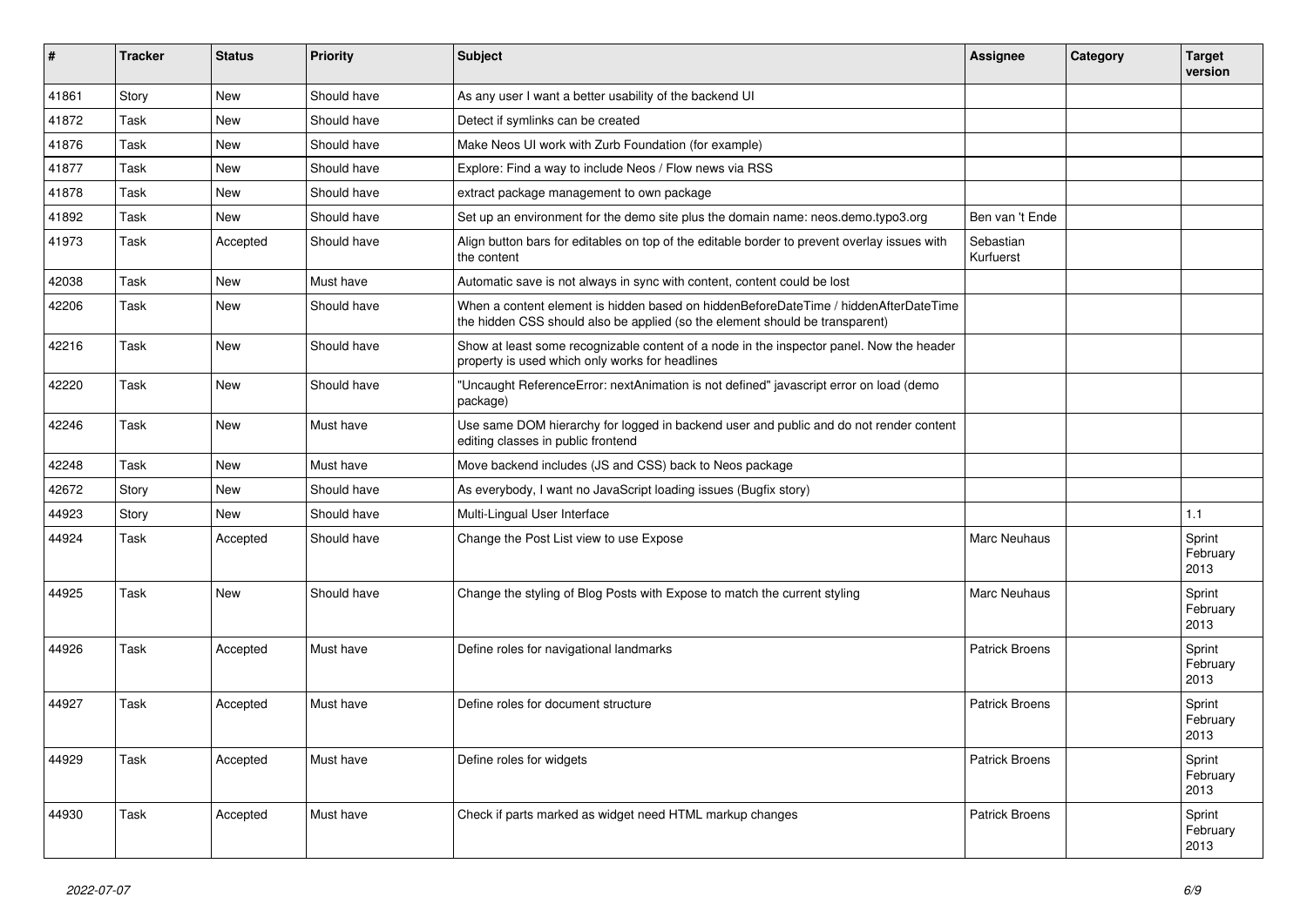| $\#$  | <b>Tracker</b> | <b>Status</b>            | <b>Priority</b> | <b>Subject</b>                                                 | <b>Assignee</b>        | Category | <b>Target</b><br>version   |
|-------|----------------|--------------------------|-----------------|----------------------------------------------------------------|------------------------|----------|----------------------------|
| 44932 | Story          | <b>Needs</b><br>Feedback | Should have     | Update TYPO3CR Node Type Names according to concept            |                        |          | Sprint<br>February<br>2013 |
| 44957 | Story          | New                      | Should have     | Reliable clipboard and content element handles                 |                        |          | Sprint<br>February<br>2013 |
| 44977 | Story          | New                      | Must have       | TYPO3 Flow (Backend) speed optimization                        |                        |          | 1.0 beta 1                 |
| 44978 | Story          | <b>New</b>               | Should have     | Multi-Device Content                                           |                        |          | 1.1                        |
| 44979 | Story          | <b>New</b>               | Should have     | Implement Frontend user / group concept                        |                        |          | 1.1                        |
| 44980 | Story          | New                      | Should have     | Show activity stream of changed content in Launch Bar          |                        |          | 1.1                        |
| 45009 | Work Package   | New                      | Should have     | [EPIC] mobile phone version of content editing                 |                        |          |                            |
| 45011 | Story          | New                      | Could have      | Make user settings changeable in the Neos backend              |                        |          |                            |
| 45019 | Work Package   | New                      | Should have     | [WIP] Real-World Error Reporting                               |                        |          |                            |
| 45025 | Work Package   | New                      | Should have     | [WIP] Create minimal publishing workflow                       | Robert Lemke           |          |                            |
| 45049 | Task           | New                      | Should have     | Remove dependency on midgardNotifications                      |                        |          |                            |
| 45099 | Story          | New                      | Should have     | As a user I want the Ui to handle an expired session correctly |                        |          | 1.0 beta 1                 |
| 45217 | Work Package   | New                      | Should have     | [WIP][Assignee missing] External & internal link support       |                        |          | 1.0 beta 1                 |
| 45400 | Work Package   | New                      | Should have     | [WIP] Developer Toolbar (Community)                            |                        |          |                            |
| 45410 | Work Package   | <b>New</b>               | Should have     | [WIP] TypoScript Debugger (Community)                          |                        |          |                            |
| 45455 | Epic           | New                      | Could have      | Different tree types (nodes)                                   |                        |          | 1.1                        |
| 45501 | Task           | <b>New</b>               | Should have     | Image Metadata in ContentEditing should be cached              |                        |          |                            |
| 45539 | Work Package   | New                      | Should have     | [EPIC] Mangement view                                          |                        |          | 1.1                        |
| 45540 | Work Package   | New                      | Should have     | [EPIC] Search                                                  |                        |          | 1.1                        |
| 45584 | Work Package   | <b>New</b>               | Should have     | Access Control for TYPO3CR Nodes (Concept)                     |                        |          | 1.1                        |
| 46526 | Story          | New                      | Should have     | Media/Scheme aware URL handler                                 |                        |          |                            |
| 47895 | Work Package   | New                      | Could have      | Taxonomy solution                                              |                        |          |                            |
| 48069 | Task           | <b>New</b>               | Should have     | Make node migration more user friendly                         | Christian Müller       |          | 1.1                        |
| 48075 | Task           | Accepted                 | Should have     | Context bar                                                    |                        |          |                            |
| 48076 | Task           | Accepted                 | Should have     | Wireframe mode toggle                                          | Rasmus<br>Skjoldan     |          |                            |
| 48077 | Task           | New                      | Should have     | Language selection                                             | Rasmus<br>Skjoldan     |          | 1.1                        |
| 48078 | Task           | Accepted                 | Should have     | Fullscreen mode toggle                                         | Sebastian<br>Kurfuerst |          | 1.0 beta 1                 |
| 48080 | Task           | Accepted                 | Should have     | Breadcrumb                                                     |                        |          | 1.0 beta 1                 |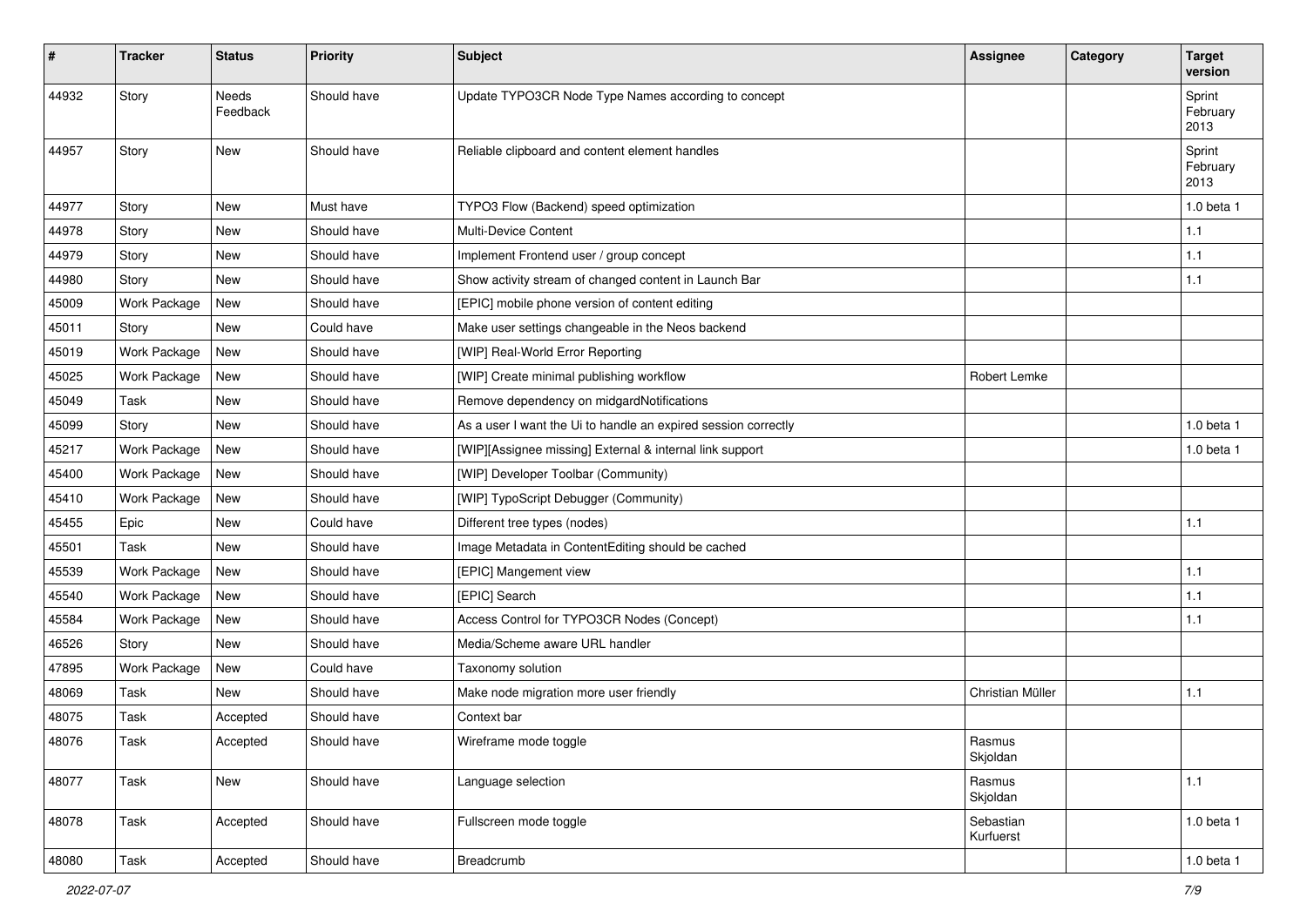| #     | <b>Tracker</b> | <b>Status</b> | <b>Priority</b> | <b>Subject</b>                                                                          | <b>Assignee</b>        | Category | <b>Target</b><br>version |
|-------|----------------|---------------|-----------------|-----------------------------------------------------------------------------------------|------------------------|----------|--------------------------|
| 48140 | Task           | New           | Should have     | <b>Tips</b>                                                                             |                        |          | 1.1                      |
| 48142 | Task           | <b>New</b>    | Should have     | Search field/results                                                                    |                        |          | 1.1                      |
| 48143 | Task           | <b>New</b>    | Should have     | Include commands as search results.                                                     |                        |          | 1.1                      |
| 48238 | Task           | New           | Could have      | Alert user when logging out with unpublished nodes                                      |                        |          | 1.0 beta 1               |
| 48239 | Task           | <b>New</b>    | Could have      | Backend interface color distinction                                                     |                        |          | 1.1                      |
| 48241 | Task           | New           | Should have     | Create sandboxed Jenkins testing environment                                            | Robert Lemke           |          |                          |
| 48271 | Task           | New           | Should have     | General security                                                                        |                        |          | 1.0 beta 1               |
| 48328 | Task           | Accepted      | Should have     | Rename JavaScript to new structure                                                      | Aske Ertmann           |          | $1.0$ beta $1$           |
| 48329 | Task           | New           | Should have     | Remove leftover window.T3                                                               |                        |          | 1.0 beta 1               |
| 48333 | Task           | <b>New</b>    | Should have     | Clean up Content/Application and Content/ContentModule                                  |                        |          | 1.0 beta 1               |
| 48334 | Task           | <b>New</b>    | Should have     | (maybe) re-introduce "development mode indicator" in topToolbarTemplate                 |                        |          |                          |
| 48352 | Task           | <b>New</b>    | Should have     | Aloha loading does not always work reliably                                             |                        |          | 1.0 beta 1               |
| 48357 | Task           | New           | Should have     | get rid of window.Ember                                                                 | Sebastian<br>Kurfuerst |          |                          |
| 48358 | Task           | <b>New</b>    | Should have     | get rid of window.plupload, window.Chosen, window.AbstractChosen etc,<br>window.GENTICS | Sebastian<br>Kurfuerst |          |                          |
| 48367 | Work Package   | New           | Should have     | [WIP] End-To-End Testing of Neos with Behat                                             |                        |          | 1.0 beta 1               |
| 48368 | Task           | Accepted      | Should have     | Behat tests for Page Tree                                                               | Markus<br>Goldbeck     |          |                          |
| 48525 | Work Package   | New           | Should have     | [WIP] TYPO3CR Scalability and consistence                                               |                        |          |                          |
| 49014 | Task           | New           | Should have     | Detect prototype copying leading to a loop                                              |                        |          | 1.0 beta 1               |
| 49385 | Work Package   | Accepted      | Must have       | Release Flow 2.0 stable                                                                 | Robert Lemke           |          | 1.0 beta 1               |
| 49595 | Task           | <b>New</b>    | Should have     | Neos setup does not check for required php-gd module                                    |                        |          |                          |
| 49943 | Work Package   | Accepted      | Should have     | Security                                                                                | Andreas<br>Förthner    |          | $1.0$ beta $1$           |
| 49951 | Task           | New           | Should have     | Node structure / layout                                                                 |                        |          | 1.0 beta 1               |
| 49952 | Task           | <b>New</b>    | Should have     | Folder node types                                                                       |                        |          | 1.0 beta 1               |
| 49954 | Task           | New           | Must have       | If a user is logged out redirect to login screen after failed AJAX request              |                        |          | 1.0 beta 1               |
| 49957 | Task           | New           | Should have     | Selecting a parent element doesn't change the content breadcrumb                        |                        |          | $1.0$ beta $1$           |
| 49958 | Task           | New           | Should have     | Clicking the page reloads the inspector even if the page is already selected            |                        |          | 1.0 beta 1               |
| 50191 | Story          | Accepted      | Should have     | As an integrator I want an extensible way of including JavaScript and CSS               | Christopher<br>Hlubek  |          | 1.0 beta 1               |
| 50385 | Task           | New           | Must have       | Folder node types                                                                       |                        |          | 1.0 beta 1               |
| 51343 | Task           | New           | Should have     | Add reasonable test coverage for PluginImplementation                                   |                        |          |                          |